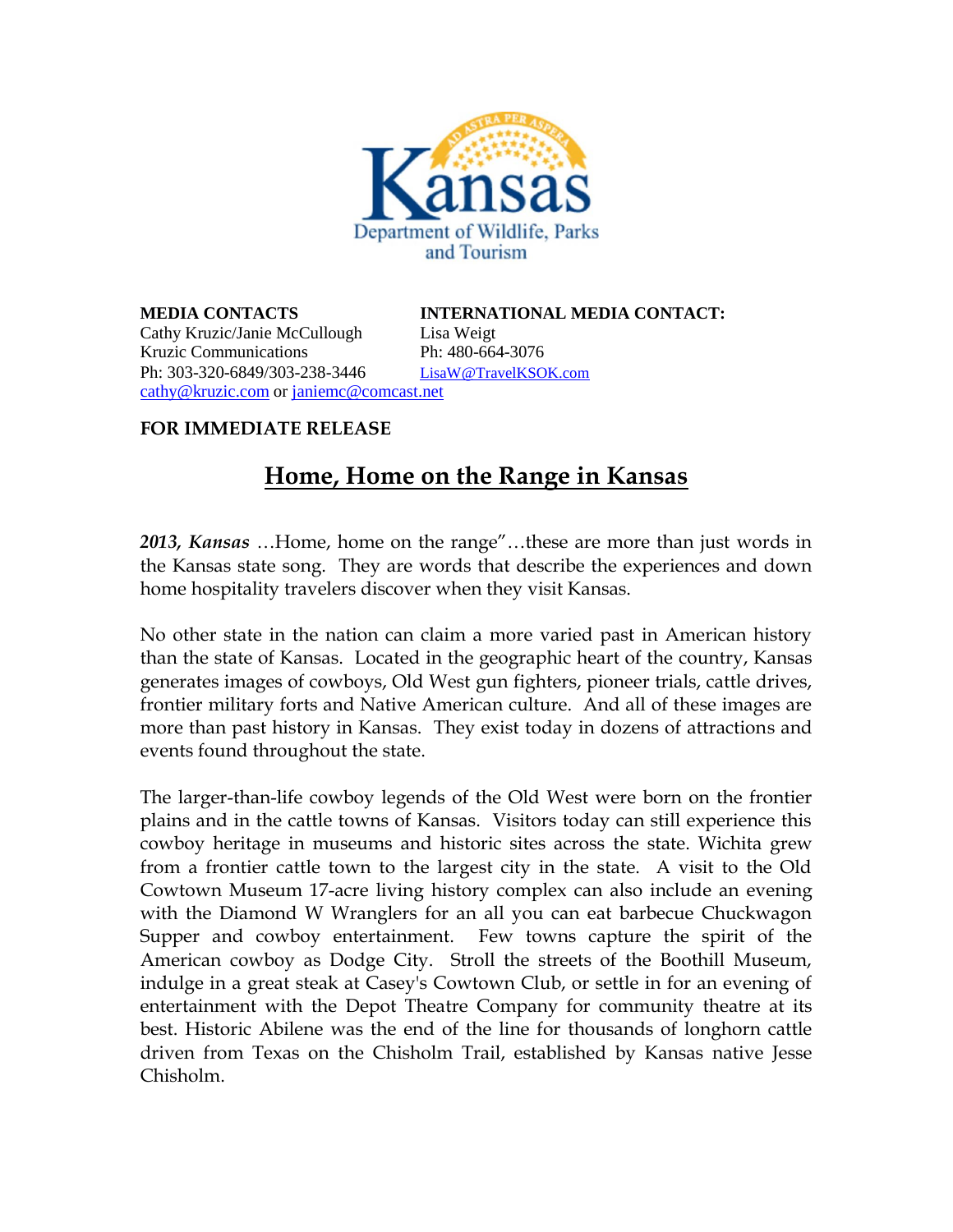At the Moore Ranch in Bucklin, city slickers will experience daily cowboy life on a working longhorn cattle ranch, or during the ranch's spring cattle round up or fall cattle drive.

From April through October, the rodeo is a popular activity in communities throughout Kansas. From the state's largest night rodeo in Pretty Prairie to the Kansas Championship Ranch Rodeo in Medicine Lodge, the rodeo is the perfect place to experience the thrills of thundering hoofs as cowboys take on bucking broncos and raging bulls. Caldwell, the "border queen," and Ellsworth, "the wickedest town in the West," also help keep the cowboy image alive year round.

With the cowboys came some of America's most famous lawmen and gun fighters. Wild Bill Hickok, Wyatt Earp, Bat Masterson, Billy the Kid, and the infamous Dalton brothers all crossed paths in Kansas. Old west history buffs will enjoy the Dalton Defenders Museum, which honors those gunned down by the brothers in the 1892 bank robberies in Coffeyville, and the hideout tunnel used by the Daltons in Meade.

The settling of the West brought pioneer traffic on the Santa Fe, California, Oregon and Smoky Hill trails and with it a frontier military history. Fort Leavenworth, Fort Riley, Fort Hays, Fort Larned and Fort Scott all played a role as gatekeepers and peacekeepers to the American West. These forts have excellent museums and 19th century military life living history programs. Two of the forts, Fort Scott and Fort Larned, are National Historic Sites. Black cavalry soldiers, known as buffalo soldiers, were stationed at these forts. Two monuments dedicated to the black cavalry can be seen at Fort Leavenworth and in Junction City, home of Fort Riley. Travel the Frontier Military Scenic Byway along the eastern edge of Kansas for a driving tour through frontier history extending from Fort Leavenworth to Fort Scott.

The state is named after the Kansa Indians, the People of the Southwind, who once inhabited the land. While many of the early tribes were forced to move to Oklahoma, four nations remain in Kansas. The state's Native American culture is honored in many museums, including the Mid-America All Indian Center in Wichita, the Pawnee Indian Village Museum near Republic, the Native American Heritage Museum near Highland and the El Quartelejo Pueblo Ruins near Scott City. Two missions, the Kaw Mission in Council Grove and the Shawnee Indian Mission in Fairway, are state historic sites with living history programs. Popular Indian Powwows are held across the state and help

keep this Native America ritual alive in Kansas. The Haskell Indian Nations University in Lawrence is the only inter-tribal Native American college in the country and offers a self-guided tour, including its Medicine Wheel earthwork. All four Kansas tribes operate Indian gaming casinos on their reservations in northeastern Kansas.